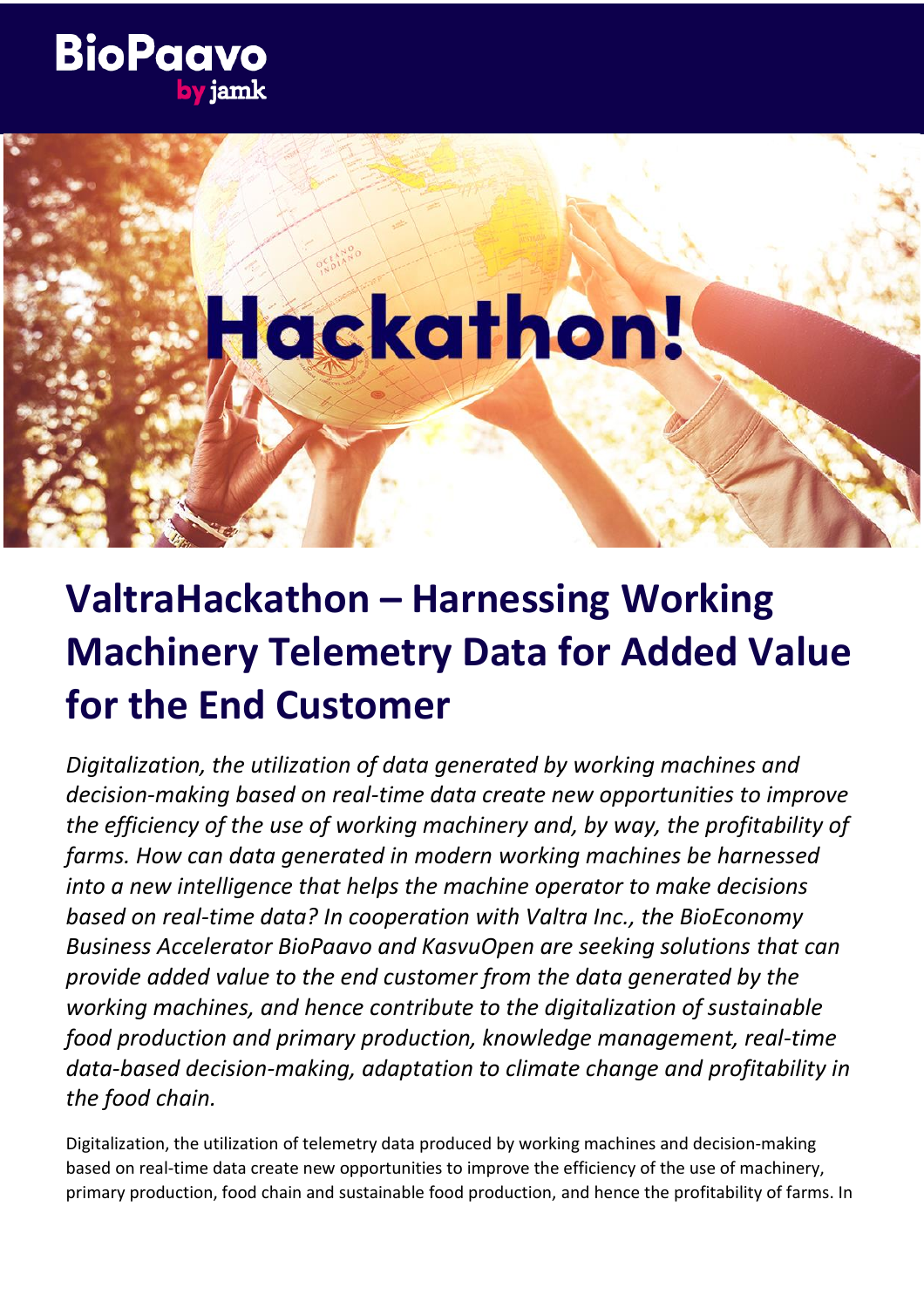modern machines, the amount of data generated is enormous. How can the resulting data be harnessed into a new intelligence that helps the operator of the machine make decisions based on real-time data? How can telemetry data produced by machines and publicly available big data be combined for the benefit of the user and support decision making? Advanced algorithmics could be used to refine and enrich data more efficiently and to identify on a data-based basis what is happening in or around the machine. Through data visualization, essential information can be perceived by the user, and relevant information that supports decision-making can be obtained from the data. The aim is to provide the machine operator with the right information, in the right form and in the right moment, thereby improving the user's situational awareness. By combining data sources and visualizing data, new valueadded applications can be created for both end customers and for Valtra Inc., based on the data and AGCO's API-interface. As a result, it is possible to offer applications that facilitate the everyday life and decision-making of the machine operator, to both domestic and international end users through Valtra's and AGCO's customer portals.

Hackathon aims to highlight the potential of algorithmics and software development to utilize data generated by working machines and to develop new applications that improve end-user's situational awareness.

**#digitalization #algorithmics #softwaredevelopment #telemetrydata #bigdata #workingmachines #datavisualisation #smartfarming #smartbioeconomy #situationalawareness**



# **Welcome to solve the challenge!**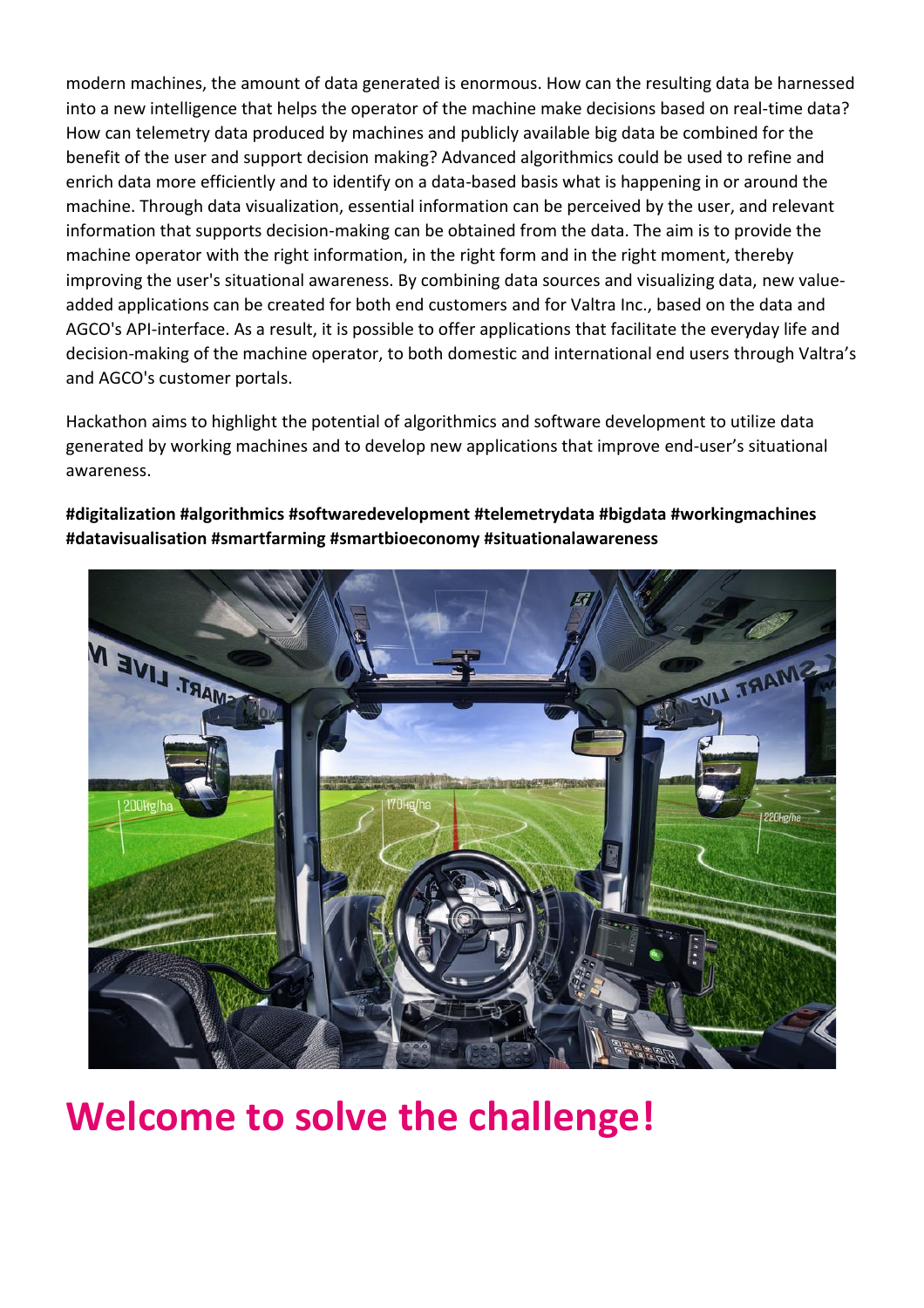





# **What ValtraHackathon?**

BioPaavo and Kasvu Open, in cooperation with Valtra Inc., are opening a Hackathon that aims to find solutions that can provide added value to the end customer from the data generated by the working machines, hence contributing to digitalization, knowledge-based management, real-time data-based decision-making and profitability of sustainable food production and primary production in the food chain. Hackathon aims to highlight the potential of advanced algorithmics and software development to utilize the data generated by working machines and to develop new applications that improve enduser's situational awareness.

**Valtra Inc.** is the leading manufacturer and service provider for agricultural tractors in the Nordic countries. Valtra tractors are known for their ease of use, versatility and durability. Tractors designed for individual needs are used by precision farmers using new technologies, agricultural contractors and professionals using more traditional mechanical machines.

#### **Participants**

Hackathon is open to all interested parties: companies, research institutes, educational organizations and students, as well as other actors. Your team can be made up of representatives of your organization, or you can form a team that crosses organizational boundaries for this very challenge!

#### **More detailed application guidelines and rules for participation:**

<https://www.jamk.fi/en/project/biopaavo/biopaavo-hackathon/valtrahackathon>

#### **Jury**

The jury consists of representatives from Valtra Inc. and AGCO Finland Ltd., BioPaavo by JAMK, Kasvu Open and representatives from two expert organizations.

## **Why participate?**

- Find new business opportunities
- Get to network with other participants
- You have the opportunity to develop long-term business cooperation with the sponsoring company Valtra Inc. and AGCO Finland Ltd.
- As a finalist, you will have access to the experts' know how and support in refining your solutions and building cooperation with the sponsoring company